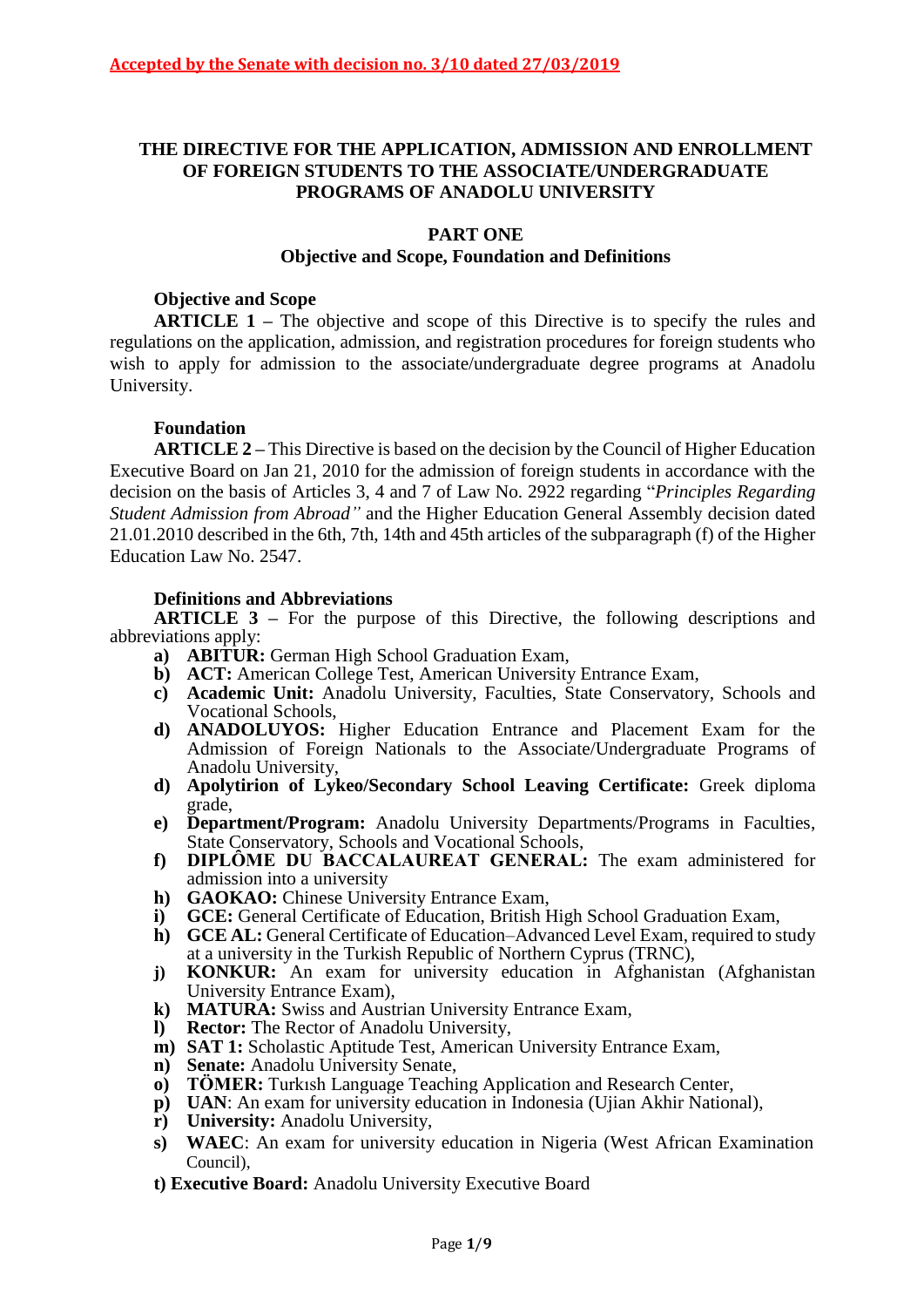- **u) Foreign Student Evaluation Commission:** The commission consisting of the Dean of the Open Education Faculty, the Head of the Student Affairs Department and the Director of the International Relations Unit under the chairmanship of the Vice Rector responsible for education and instruction,
- **v) Principles of Higher Education Council (YÖK):** "Principles Regarding Student Admission from Abroad" accepted by the Council of Higher Education

### **PART TWO**

### **General Principles, Application, Exam and Assessment**

### **General principles**

**ARTICLE 4** – The Senate determines the foreign student admission quotas for every academic year upon the advice of each academic unit.

Anadolu University administers ANADOLUYOS to foreign applicants every year at least once. The scores for this exam are valid for two years. The procedure, content, exam fee, and date of the exam are determined by the Executive Board. However, the applicants may apply for the announced quota without taking the ANADOLUYOS exam, and use their exam scores equivalent to the "High School Diploma Grade" or "High School Graduation Exam Score" or "Higher Education Institutions Exam" stated in the 10th article of this directive. Candidates who have not yet received their diploma must submit an official document showing their grade point averages from their high school and the dates they can graduate in order to be considered for admission.

Other exams administered by the higher education institutions in Turkey to select students from abroad may be accepted provided that the exam result has a verification code on it.

Candidates who have the opportunity to apply for the student admission quotas from abroad in accordance with the principles of YÖK, who are Turkish citizens by birth in accordance with the Turkish Citizenship Law and lose their Turkish citizenship by obtaining permission to renounce Turkish citizenship from the Ministry of Interior, and Candidates who continued their secondary education abroad before 01/02/2013 and completed the last three years of their secondary education (high school) in a foreign country except TRNC or completed their entire high school education in high schools abroad (excluding TRNC high schools) who have dual citizenship and have Turkish citizenship, one of which is Turkish can apply for student admission quotas from abroad providing that they meet the determined criteria. However, the quota determined for these candidates for law, education and pharmacy programs cannot exceed 10% of the quota in these fields.

Different quota rates can be determined according to ANADOLUYÖS or Internationally Valid Exam Results or Diploma Grade. The determined quotas can be distributed according to the country and region to ensure diversity and competition among candidates.

To increase the level of internationalization, cooperation agreements can be signed with other universities, institutions and organizations located both in Turkey and abroad.

#### **Who can apply to ANADOLUYOS?**

**ARTICLE** 5 – The application of graduates or seniors of high school or of equivalent schools who:

- **a)** are foreign nationals,
- **b)** are native-born Turkish nationals who have ceased to be a citizen by courtesy of the Ministry of Interior and their minor children registered in the document of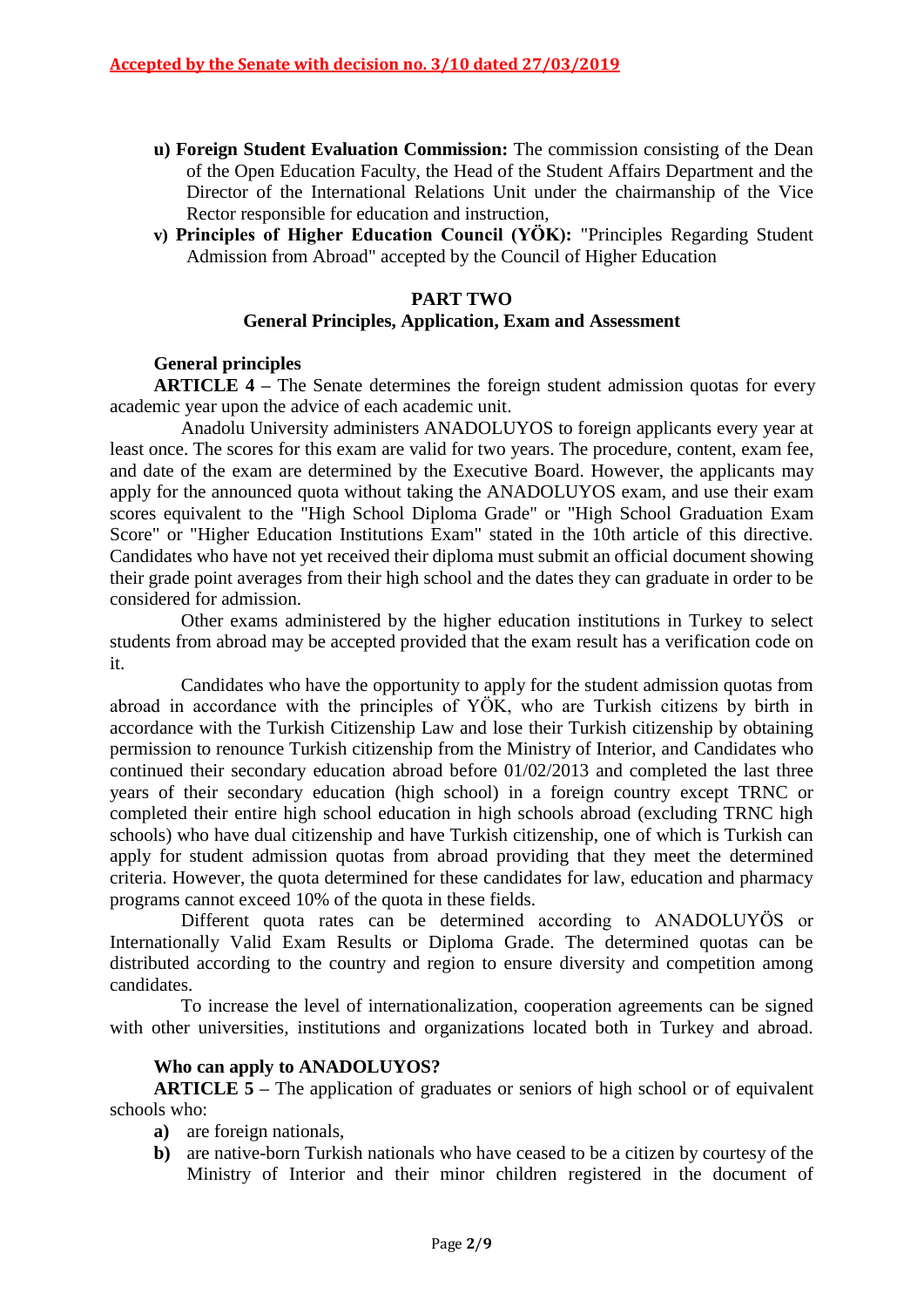expatriation, provided that they can certify that they hold the official document for the use of rights defined in the Turkish Citizenship Law (who are subject to Article 7 of the Turkish Citizenship Law no. 5901),

- **c)** are native-born foreigners that have become a Turkish citizen afterwards/dual nationality holders in the same situation,
- **d) \*** are Turkish nationals, who were a high school student abroad before February 1, 2013, and who have completed last three years of their high school education in a foreign country other than TRNC [including those that have completed their entire high school education at a Turkish school under the Ministry of National Education (MEB) in a foreign country other than TRNC],

**\*** are Turkish nationals, who began their high school education abroad after February 1, 2013, and who have completed their entire high school education in a foreign country other than TRNC [including those that have completed their entire high school education at a Turkish school under the Ministry of National Education (MEB) in a foreign country other than TRNC],

**e)** are nationals of TRNC that reside in TRNC, and have completed their high school education in TRNC and have taken the GCE AL exam, and are nationals of TRNC, and registered and received education in a high school in another country between 2005 and 2010 and have taken the GCE AL exam, **will be accepted.**

# **Who cannot apply to take ANADOLUYOS?**

**ARTICLE 6 ‒** The application of the foreigners who:

- **a)** are Turkish nationals and completed the entire high school education in Turkey or TRNC,
- **b)** are TRNC nationals (excluding those that have had their entire high school education in TRNC and taken the GCE AL exam, and have received education in a high school in another country between 2005 and 2010 and have taken the GCE AL exam),
- **c)** hold dual nationality, the first of which is Turkish by birth, as defined in paragraph 2 of article 5 (excluding those that meet the conditions stated in paragraph 4 of Article 5),
- **d)** hold dual nationality, one of which is TRNC (excluding those that have had their entire high school education in TRNC and taken the GCE AL exam, and have received education in a high school in another country between 2005 and 2010 and have taken the GCE AL exam),
- **e)** are Turkish nationals and have had their high school education in schools affiliated with the embassies in Turkey and foreign high schools in Turkey, or hold dual nationality with the first nationality being Turkish as defined in paragraph 2 of Article 5, **will not be accepted.**

# **Application for ANADOLUYOS**

**ARTICLE 7 ‒** Applicants who wish to take the ANADOLUYOS Exam must fill out the online "ANADOLUYOS Application Form" and upload it along with the other necessary documents into system on the University home page. **Postal/in person/e-mail applications without filling out the online application form will not be considered.**

The "ANADOLUYOS Examinee ID Document" will be printed out by the examinee from Anadolu University home page. Applicants must present their "ANADOLUYOS Examinee ID Document" and passport/ID card/official ID card during the exam.

**After the application process is completed, the examination center cannot be changed.**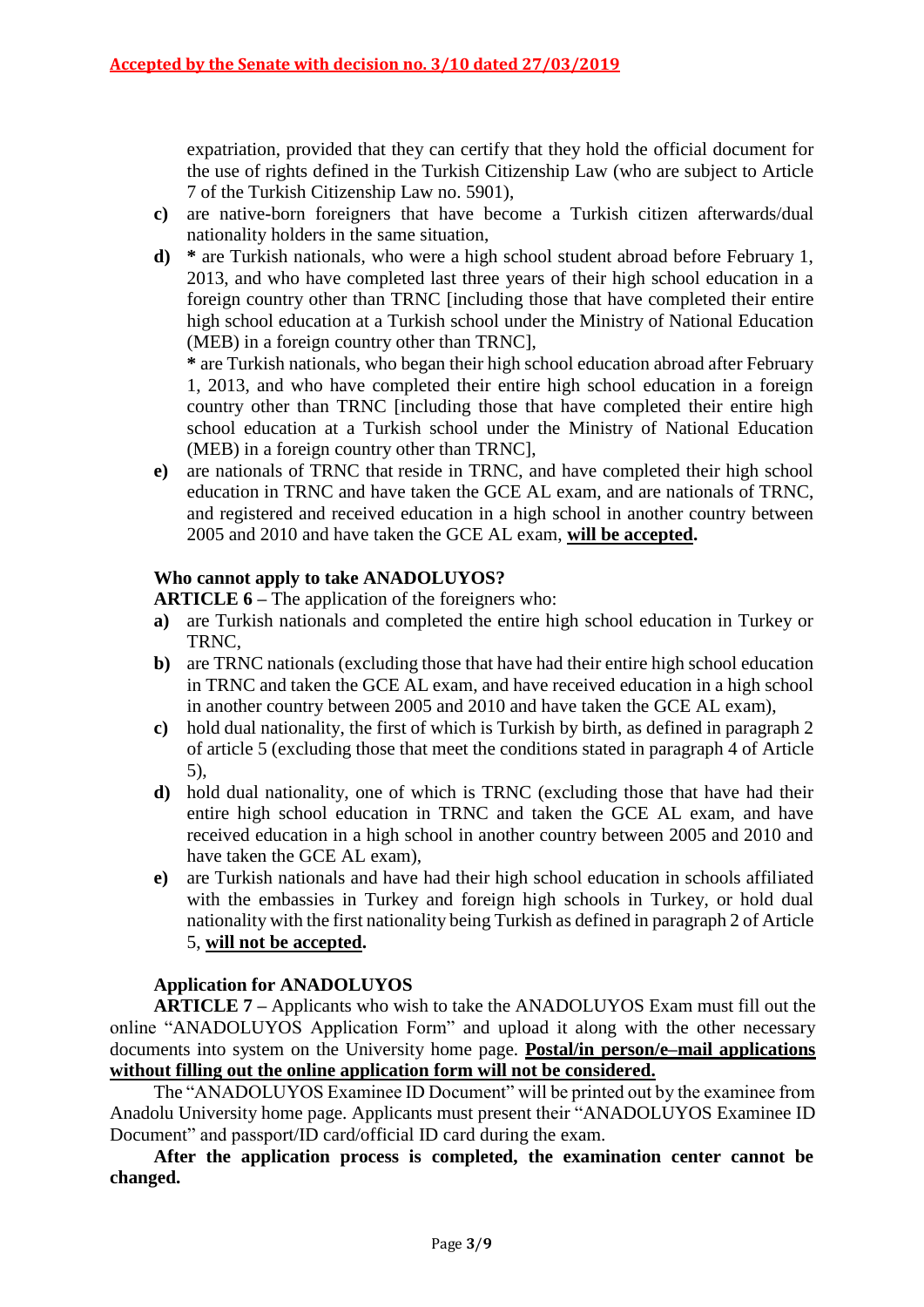**If there are not enough candidate applications in the examination centers, candidates applying to these centers will be transferred to one of the other exam centers, or their applications will be canceled and their fees will be paid back.**

**The candidate cannot take the exam in any place other than the exam room specified in the "ANADOLUYOS Examinee ID Document."**

## **Exam and Assessment**

**ARTICLE 8 ‒** The date, time and location of the ANADOLUYOS Exam will be announced in the "Application and Admission Conditions" as stated on the University home page.

ANADOLUYOS has two sections, which are "General Aptitude Exam" and "Turkish Proficiency Exam". The scores of the sections will be separately calculated. The applicants will access their scores as "ANADOLUYOS General Aptitude Exam Score" and "ANADOLUYOS Turkish Language Exam Score" from the link that will be available on the University home page. The applicants are required to keep a copy of their exam result. After the link is removed from the home page, the University will not issue an exam result document again.

The exam booklet contains Turkish and English explanations about the exam.

The applicants must score a minimum of 50 out of 100 in the "General Aptitude Exam" and a minimum score of at least 60 out of 100 in the "Turkish Language Exam" in order to be eligible for registration in Anadolu University on-campus programs. For the Open Education programs, the applicants must score a minimum of 20 out of 100 in the "General Aptitude Exam," and a minimum score of at least 60 out of 100 in the "Turkish Language Exam". Those who have qualified to enrol in a program, but fail to meet the Turkish language requirement will follow the rules described in the 12th article of this directive.

If needed, the ANADOLUYOS Exam can be administered in the exam centers abroad.

In disasters, epidemics and similar situations, the exam can be held online in Turkey and abroad.

Anadolu University Computer Center, International Relations Unit, and Registrar's Office will collaborate on the exam organization and evaluation.

### **PART THREE**

# **Placement Application, Admission, Quota, Placement in the Programs, Enrollment and Fee**

### **Placement application**

**ARTICLE 9– –** Candidates will apply to the announced quotas with their "ANADOLUYOS Exam Score" document, or their "High School Diploma Grade", or "High School Graduation Exam Score" or Higher Education Institutions Exam Score document and approved by the Council of Higher Education. Applicants must be graduates of high school or equivalent schools (except for Turkey or TRNC high schools) in order to apply to International Open Education programs.

### **Other applicants who may apply for a quota application**

**ARTICLE 10 ‒(Amended: Senate- 24/01/2020-1/10-a)** Higher Education Institutions Exams recognized by the Council of Higher Education;

- **a)** ACT Exam A minimum total score of 21 in Science (Science Reasoning), Mathematics, and Composite,
- **b)** A minimum score of 300 out of 350 from the Afghanistan National University Entrance Exam (KONKUR-Baccalaurea)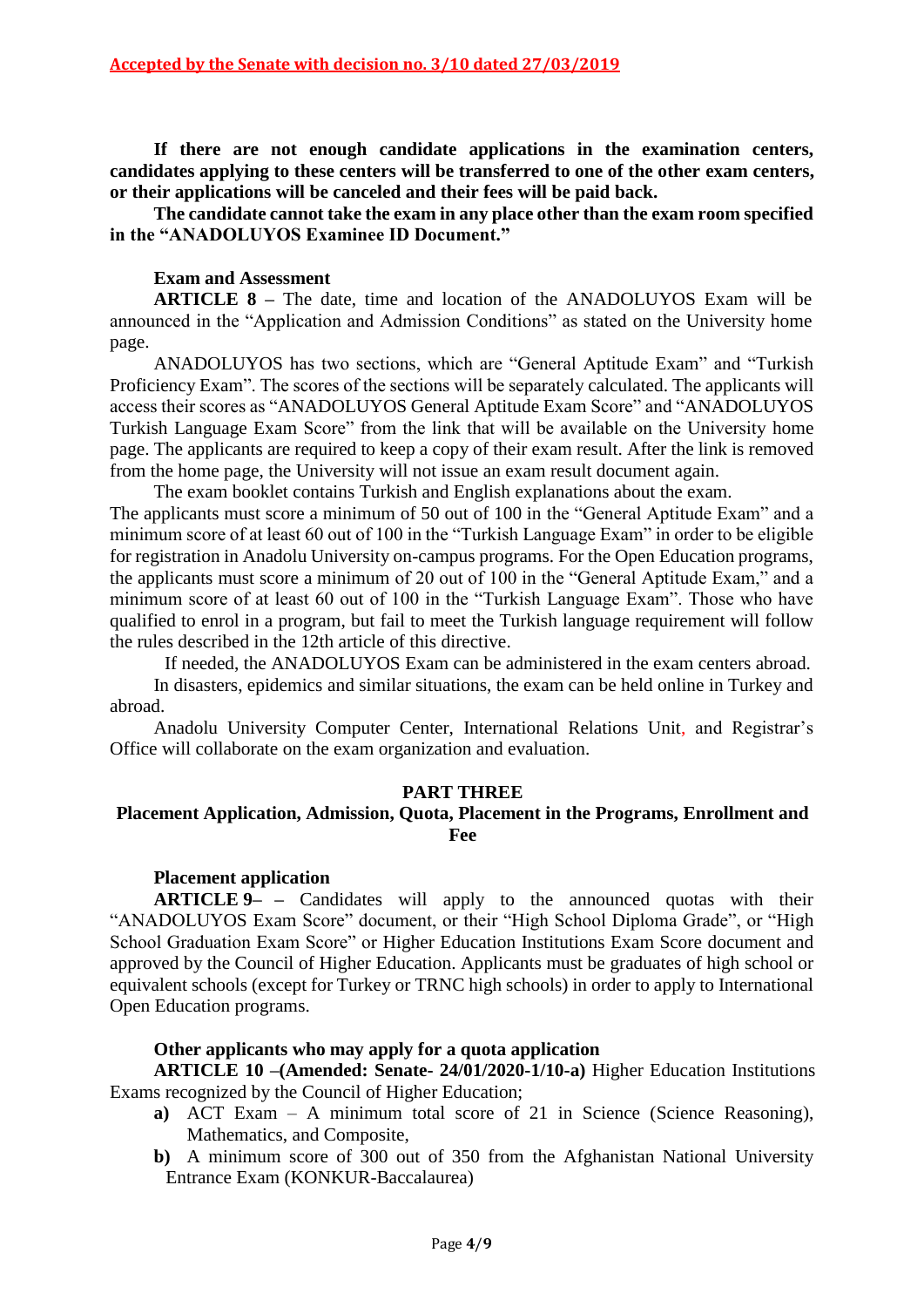- **c)** A minimum score of 400 out of 700 from the Central University Entrance Exam held by TQDK in Azerbaijan,
- **d)** A minimum score of 60 out of 100 from Indonesia Ujlan Akhir National (UAN),
- **e)** GAOKAO Exam A minimum score of at least 480 out of 750 in the subject matter accepted by the applied program,
- **f)** A minimum score of B3 from each of the six subjects, including mathematics, from the WAEC (West African Examination Council) exam held in Nigeria,
- **g**) SAT  $1 A$  total combined score of at least 1000 in Mathematics + Reading sections and a minimum score of 550 in Mathematics.

High school diploma scores or high school graduation exam scores:

- a) A score of 1–4 on ABITUR or Austria MATURA (Matura Reifezeugnis). (Applications with FACHABITUR without an exam score will not be accepted),
- **b**) DIPLÔME DU BACCALAUREAT GENERAL (French Baccalaureate-Baccalaureate score type only given in France) – A diploma grade of at least 12,
- **c)** GCE (A level) At least two A levels one of which is related in the subject matter of the applied program,
- **d)** A minimum diploma grade of 3.5 for Switzerland MATURA examination;
- **e)** For those with TRNC nationality: reside in TRNC with high school education completed in TRNC and taken GCE AL exam, and have received education in a high school in another country between 2005 and 2010 and have taken GCE AL exam,
- **f)** A minimum diploma grade of 10 on Greek "Apolytirion of Lykeo/Secondary School Leaving Certificate".
- **g)** Candidates with other high school diploma grade of at least 6 out of 10 (60 percent) or equivalent can apply.

The Higher Education Institution exam scores are valid for 2 years.

### **Admission, quota, and placement in the programs**

**ARTICLE** 11 – The evaluation of the applications by students from abroad is carried out by the Foreign Student Evaluation Commission. Foreign student applicants are evaluated, placed and enrolled in the respective programs at the university in collaboration with Registrar's Office, International Relations Office, and the Computer Research and Application Center. The admitted applicants are given a "Letter of Admission."

The foreign student applicants are evaluated, placed and enrolled in the International Open Education programs by the Open Education, Business Administration and Economics Faculties.

Candidates who meet the application requirement in accordance with the Principles of YÖK can be given a "Pre-Acceptance Letter" for the next academic year, not exceeding 1/3 of the foreign student acceptance quota in the previous year.

Foreign students can choose a maximum of 3 departments or programs. Students will be placed in individual programs according to the rules and conditions set by the relevant program.

Student transfers and/or additional placements between the programs with available space (except for the Faculties of Law and Pharmacy) are carried out by the Foreign Student Evaluation Commission.

Candidates who meet the application requirements will be ranked according to their scores. Applicants are placed in programs according to their preferences, except for preadmission and additional placement, providing that the number of students from the same nationality in a program does not exceed 20% of the quota of that program (except for the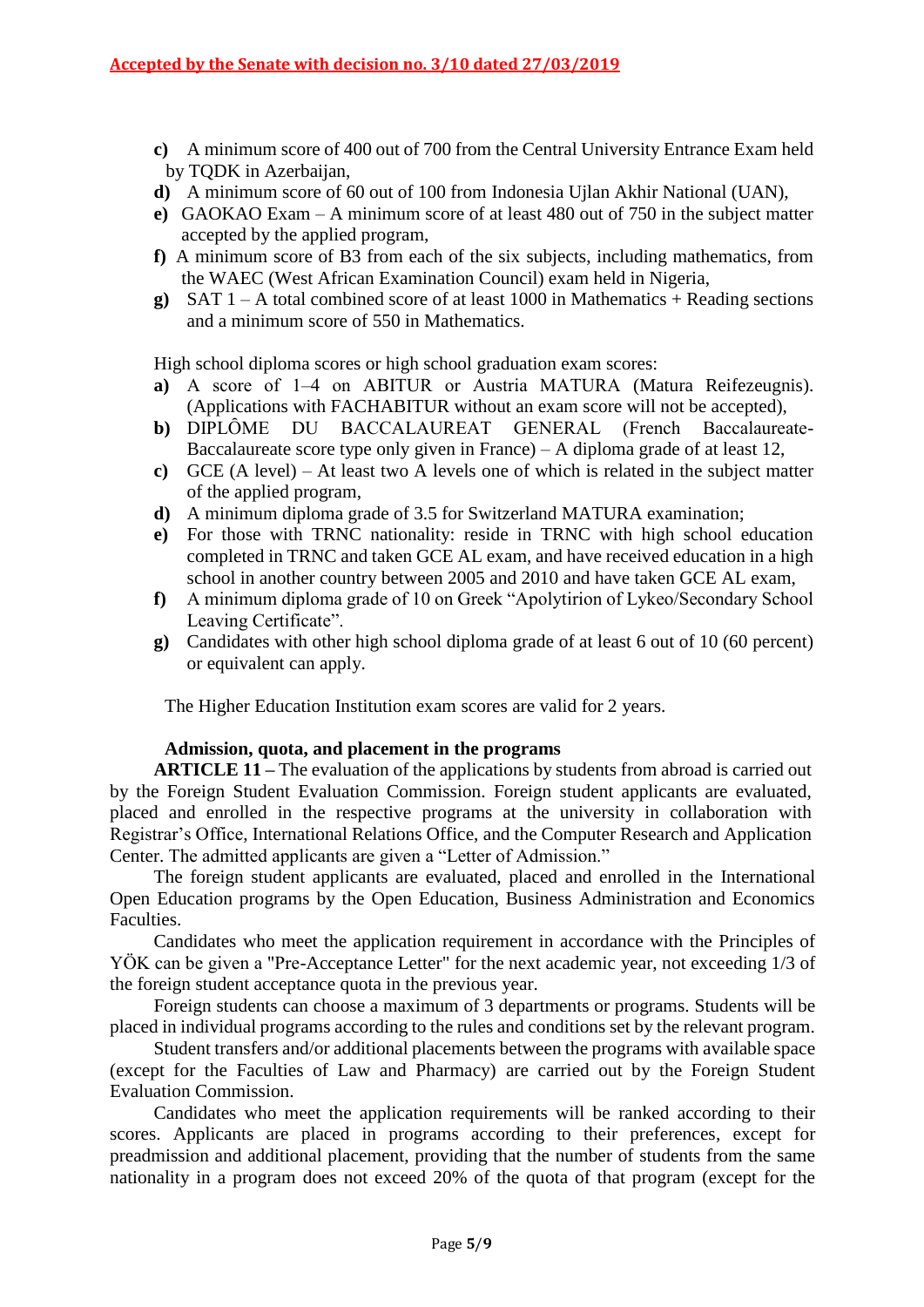International Open Education programs). Dual nationality holders are required to select one of their nationality in filling out the "Online Application Form". In any case of equality (tie) in ranking, first the preference order, then the high school GPA, and then the younger age will be favored.

If the candidate takes the nationality of a country other than Turkey in a future date after he/she completes the online application, he/she can request change in his/her nationality category. Otherwise, the preference, registration, and diploma procedures are conducted by using the nationality he/she provides during the application.

During the enrollment, if the applicant cannot present the passport/ID documents for the nationality he/she stated in the application, he/she loses the right to enroll.

If the candidate does not enroll by the announced enrollment deadline or if the document verification reveals that he/she does not meet the application conditions or that he/she applied with inappropriate documents, his/her enrollment will be terminated.

## **Turkish proficiency**

**ARTICLE** 12 – Students with foreign nationality who have enrolled in a program where the language of instruction is Turkish must document their proficiency in Turkish or achieve a minimum score of 60 or higher on the Turkish Language section of ANADOLUYOS or B2 equivalent valid scores either on the "ANADOLU Turkish Language Proficiency Exam" administered by ANADOLU TOMER or on the Turkish Language Proficiency Exam (TYS) administered by the Yunus Emre Institute, or those administered by institutions declared valid by Yunus Emre Institute and Senate. TOMER Certificates received from other institutions/organizations are not accepted.

Applicants who are admitted to programs where instruction is completely conducted in a language other than Turkish are not required to submit a TOMER Certificate.

- a) they have completed high school education in Turkish schools affiliated with the Ministry of National Education,
- b) they have completed high school education in Turkish schools abroad affiliated with the Ministry of National Education,
- c) they have completed high school education in Open Education High Schools affiliated with the Ministry of National Education,
- d) are native‒born Turkish nationals who have ceased to be a citizen by courtesy of the Ministry of Interior and their minor children registered in the document of expatriation, provided that they can document that they hold the Official Document For The Use of Rights defined in the Turkish Citizenship Law (blue-card holders),
- e) their nationality is Turkish,
- f) they hold dual citizenship, one being Turkish,
- g) Those who are enrolled in Open Education System programs abroad. The number of quotas for ANADOLU TÖMER deemed appropriate by the University can be reserved for the students of the Open Education System abroad programs in return for a fee to be requested as per the legislation.

Applicants with foreign nationality who have earned the right to enroll and have enrolled as such must take the "ANADOLU Turkish Language Proficiency Exam" administered by Turkish Language Teaching, Application and Research Center (TOMER) at the beginning of the semester. Those who score a minimum of 60 out of 100 on the "ANADOLU Turkish Language Proficiency Exam" are considered to have sufficient proficiency in Turkish and are then transferred to the associate/undergraduate program of their enrolment. Students who score 59 or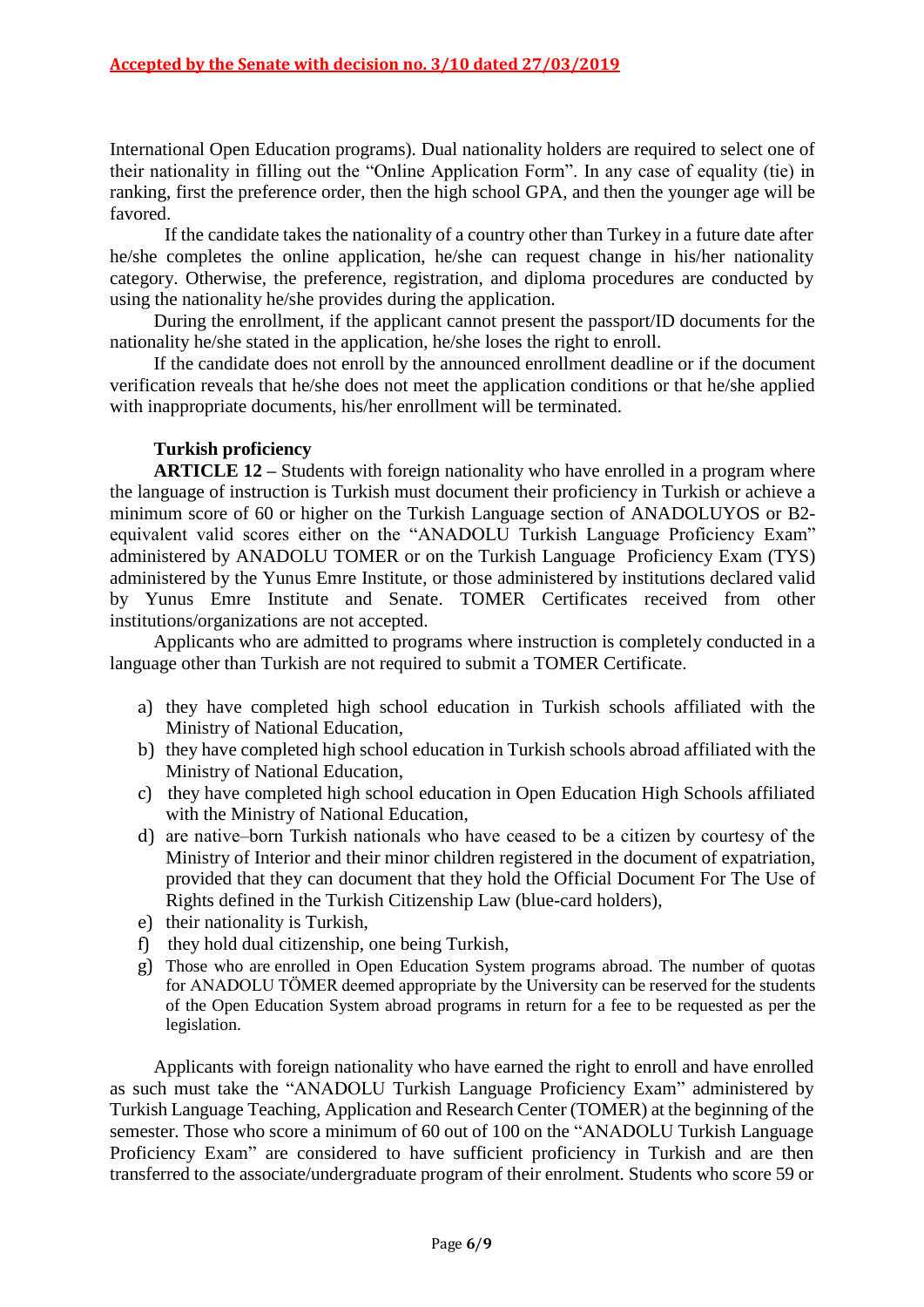lower out of 100 on this test are placed in the "ANADOLU TOMER Turkish Language Preparation Program" at the determined level based on their "ANADOLU Turkish Language Proficiency Exam" scores **(Table 1)**. Students who do not take the "ANADOLU Turkish Language Proficiency Exam" are placed into the "Basic Level A1" program of "ANADOLU TOMER Turkish Language Preparation Program".

Students that cannot achieve the required Turkish score will be given a leave of absence for one year to attend "ANADOLU TOMER Turkish Language Preparation Program" so that they can achieve the required scores after they complete the pre-enrollment procedures in the department/program they are accepted. During this period, the student does not pay the tuition fee of the department/program in which he/she is enrolled, but pays the TÖMER fee and keeps benefiting from all student rights. If the student on such leave of absence fails to bring his/her Turkish language proficiency up to the required level within one year, he/she is given an additional 1 (one) year provided that they remain enrolled at ANADOLU TOMER, and document their Turkish Language Proficiency. However, these students do not pay tuition fee and cannot enjoy student rights. Students who cannot meet the necessary language proficiency requirements after this additional period will be disenrolled. The TÖMER certificate brought by the student from other institutions after the registration date is not accepted.

| <b>Turkish Language</b><br><b>Proficiency Levels</b> | <b>Score</b><br><b>Intervals</b> | <b>Explanation</b>                                                                          |  |
|------------------------------------------------------|----------------------------------|---------------------------------------------------------------------------------------------|--|
| C <sub>2</sub>                                       | $89 - 100$                       | The minimum scores required to begin studying at an associate/<br>undergraduate program     |  |
| C1                                                   | $70 - 88$                        |                                                                                             |  |
| <b>B2</b>                                            | $60 - 69$                        |                                                                                             |  |
| B1                                                   | $50 - 59$                        | The scores that are insufficient to begin studying at an<br>associate/undergraduate program |  |
| A2                                                   | $40 - 49$                        |                                                                                             |  |
| A1                                                   | $30 - 39$                        |                                                                                             |  |

Table 1. Anadolu Turkish Language Proficiency Levels and Scale

Students who reach the sufficient Turkish language proficiency level for their respective programs/departments do not have to continue to study in the programs beyond this proficiency level. Students who are successful at the B2 level for the associate/undergraduate program are transferred to the programs they are enrolled at as of the next semester.

At the end of the spring semester, those who meet the requirement of attendance in "ANADOLU TOMER Turkish Language Preparation Program", are allowed to take the end-ofsemester "ANADOLU Turkish Language Proficiency Exam". Students who score a minimum of 60 out of 100 on this exam earn the right to continue their studies in their associate/undergraduate program of enrolment in the following semester.

The University Executive Board will decide on whether or not to administer a "Make-up Test" for those who failed to take the tests due to valid reasons documented within three workdays of the exam.

### **Fees and Assurance**

**ARTICLE 13 ‒** Anadolu University Executive Board determines the foreign student tuition and fees, in view of maximum and minimum amounts decreed by the Presidency of The Republic of Turkey every year.

In case of acquiring the citizenship of the Republic of Turkey or the citizenship of another state, the student can request a change in the citizenship category. However, such a change in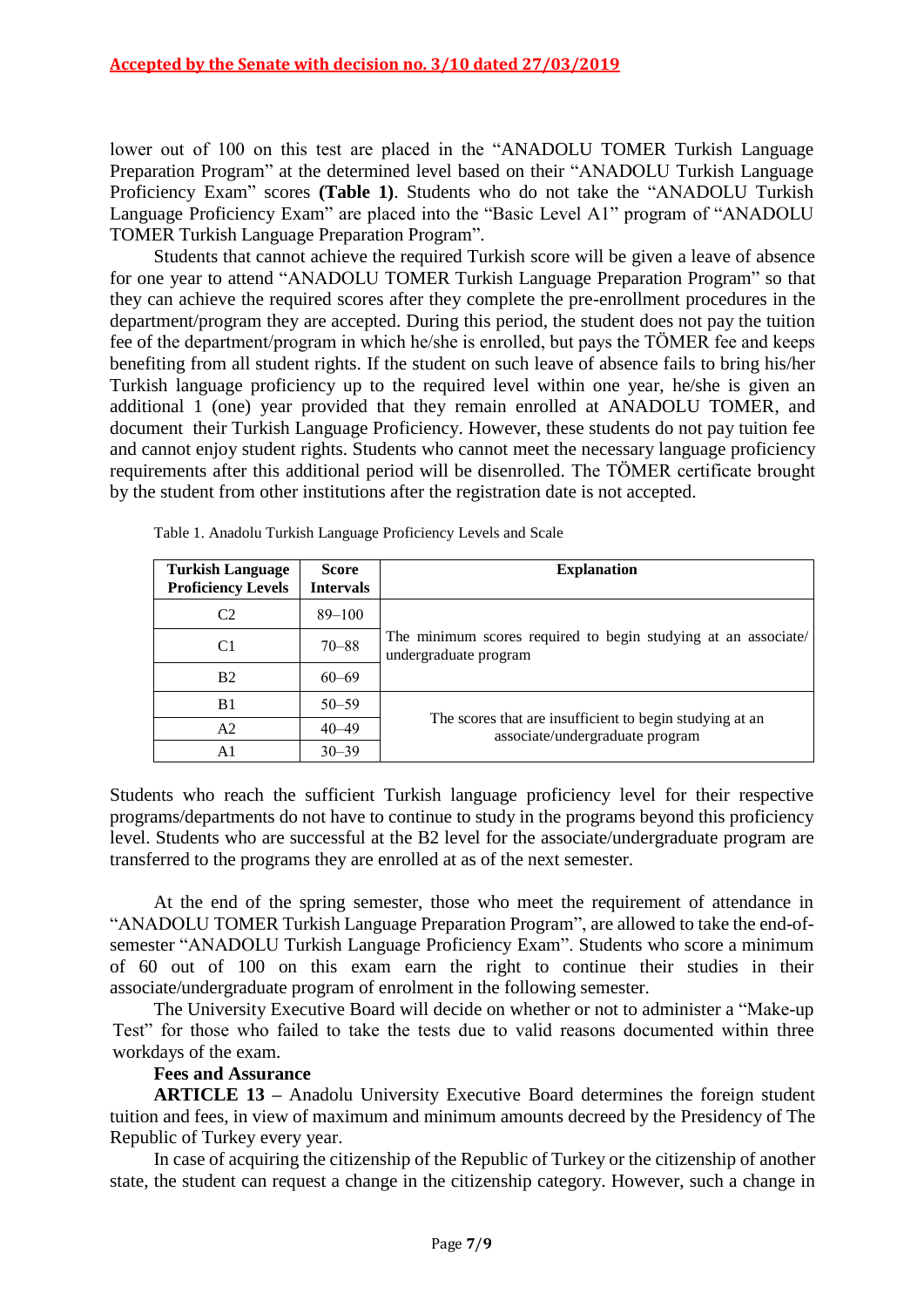the status of student's citizenship does not lead to any change in the amount of the tuition fee to be paid.

Enrollment/enrollment renewal fees for the students will enroll at International Open Education programs are determined by the Executive Board.

In order to ensure that the financial resources of the students coming from abroad are sufficient to allow them to continue their higher education at the University, a financial assurance amount and/or form, of which the terms and principles to be determined by the Board of Directors, may be determined and the candidate may be asked to provide this.

### **Special Aptitude Exam**

**ARTICLE** 14 – Applicants who apply to programs where pre–registration and "Special" Aptitude Exams" are required to get a minimum score of 50 from the ANADOLUYOS General Aptitude Exam or meet the initial application requirements with their international exam/diploma grade, and they are also required to obtain satisfactory scores from the special aptitude exams administered by each relevant program of the Faculty/School, in accordance with the Directive for "Anadolu University Special Aptitude Exams for Undergraduate Programs" accepted by the Senate with decision no. 4/4 dated 14/05/2015.

## **PART FOUR Miscellaneous and Final Provisions**

## **Other provisions**

**ARTICLE 15 ‒ (Değişik (Amended): Senato- 24/01/2020-1/10-a**)Students who are enrolled in programs, which require intensive foreign language training, are subject to the rules and regulations stated in the "School of Foreign Languages, Education and Evaluation Rules and Regulations" with decision no. 30680 dated 08/2/2019 published in the Official Gazette. The maximum duration of study in "Turkish Preparatory Program" or "Foreign Language Preparatory Program" is two years. At the end of the maximum period, the students who fail will be disenrolled from the program they are registered. A certain fee can be determined for the "Foreign Language Preparatory Program" for students who are placed in a program on the basis of the foreign student quota.

Students beginning their study in the status of a foreign national for the first time are required to complete their General Health Insurance registration in person, at Eskişehir Social Security Provincial Directorate/Social Security Center, within 3 months of enrollment (except for the International Open Education programs).

### **Repealed regulation**

**ARTICLE 16** – "Anadolu University Directive for the Application, Admission and Enrollment of Foreign Students" Accepted by the University Senate with decision no. 2/4 dated 27/02/2018 has now been repealed.

### **Legal clauses**

**ARTICLE 17 ‒(Değişik (Amended): Senato- 24/01/2020-1/10-a**) For situations for which there are no provisions in this Directive, the provisions of "Anadolu University Directive for Associate and Undergraduate Degree Education and Examination" published in the Official Gazette issue no. 30678 dated 6/2/2019, and the provisions of "The Student Discipline Directive for Higher Education Institutions" published in the Official Gazette issue no. 28388 dated 18/8/2012, apply.

For International Open Education programs, regarding situations for which there are no provisions, the provisions of the "Anadolu University Directive for the Education and